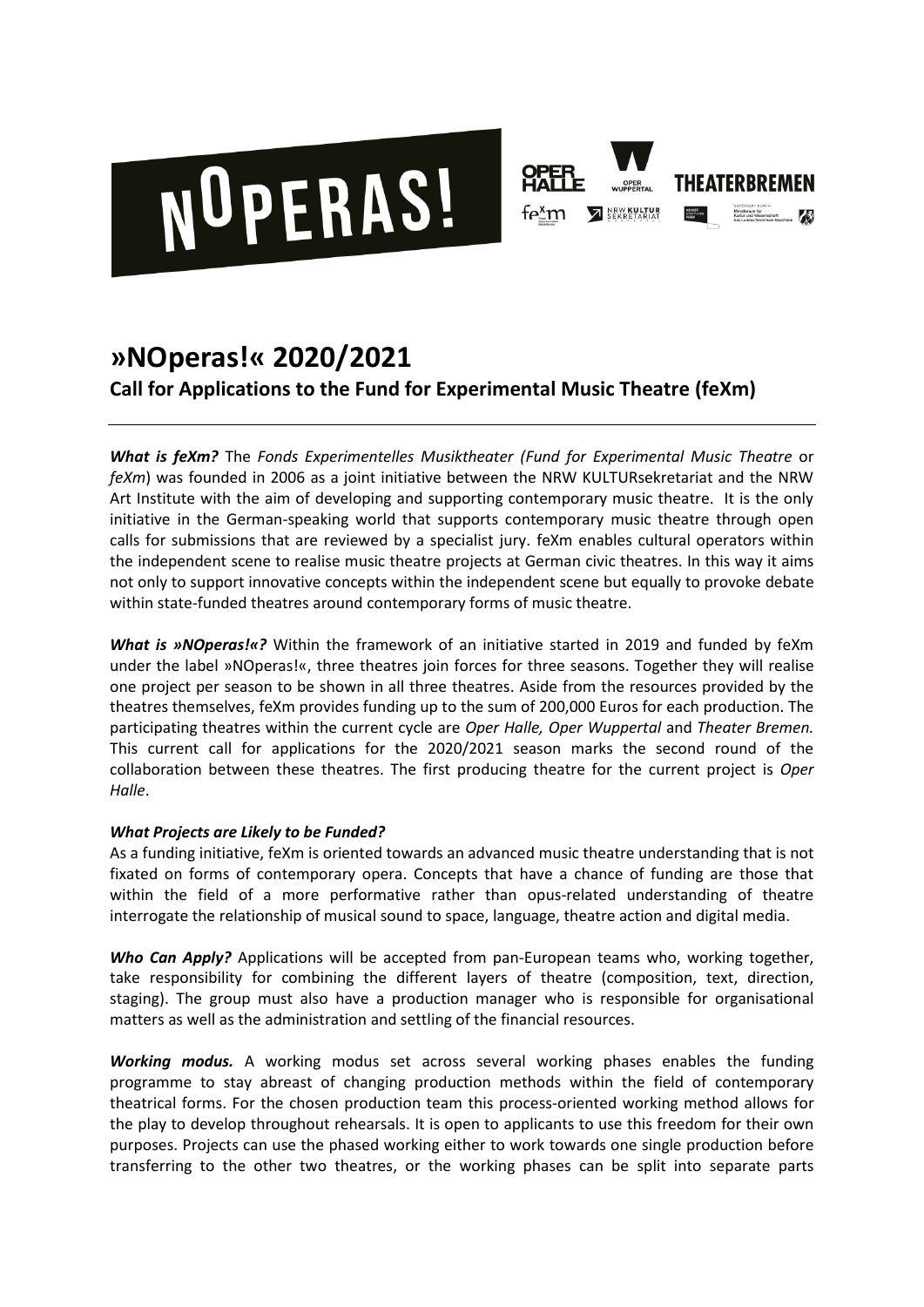beforehand, thus enabling each rehearsal phase to be connected to an independent performance. The number, the scheduling and duration of the working phases will be decided upon by the chosen team in conjunction with the theatres; they should be in-line with the guidelines of a total of up to five production phases of two to three weeks each for the performance at each participating theatre.

*Three theatres – one project*. It is expected that the different conditions in each of the participating theatres will be factored in when designing and planning the project. It should be expressly stated that performances in the second and third theatres are not to be simply touring shows but each should be configured according to on-site conditions. This is provided for by further appropriate working periods.

*What feXm and the theatres provide.* Oper Halle will provide its available infrastructure (crew, rehearsal spaces, a defined period in the workshop, available technical equipment, etc.) as well as musicians and singers following consultation. The groups are to use the budget of up to €200,000 provided by feXm and the participating theatres to finance everything else (see below). The groups must take sole responsibility for the budget, as well as for its administration. The exact amount is to be agreed between feXm and the three participating theatres during the course of preparatory discussions.

*The role of feXm and other services provided.* Within the specific framework of "NOperas!", feXm not only acts as a funding body but also as co-producer, working together with the theatres participating in the alliance. It provides organisational help, its own dramaturgical support and will carry out its own PR, reinforcing contemporary means of communication such as social media, the integration of digital media, as well as an interactive dialogue between the producing parties and the audience.

*Jury.* Applicants will be chosen by a jury. It will be made up of three representatives from the participating theatres, three independent judges, and one representative from feXm. The jury will reach their decision through a two-step process that includes in-depth discussions with a group of finalists. Prior to these discussions, the finalists will have the opportunity to connect with the theatre to sound out available possibilities and specifications.

### *Call for Applications 2019.*

- o Performances at the three participating theatres will take place during the 2020/2021 season. Subject to agreement, rehearsals can begin in the 2019/2020 season.
- $\circ$  A provisional budget for the project that stays within the financial constraints of the funding amount of up to 200,000 Euros is an essential part of the application. The following are to be financed from this sum:
	- $\circ$  Wages and fees for the production team (including executive production) and any additional guest artists involved
	- o Set materials
	- o Technical equipment that is outside what is generally available at the participating theatres
	- o Travel and accommodation costs

*How to Apply.* Please submit applications via email to **noperas2019@nrw-kultur.de**. Please stick to the breakdown and to the titles of the files as set out below. Your entire application material should be incorporated into the five named files. Do not add any extra files, such as audio, video, scores or play texts, to your application. If your application should require additional explanation, set these out in your email in the form of a personalised covering letter.